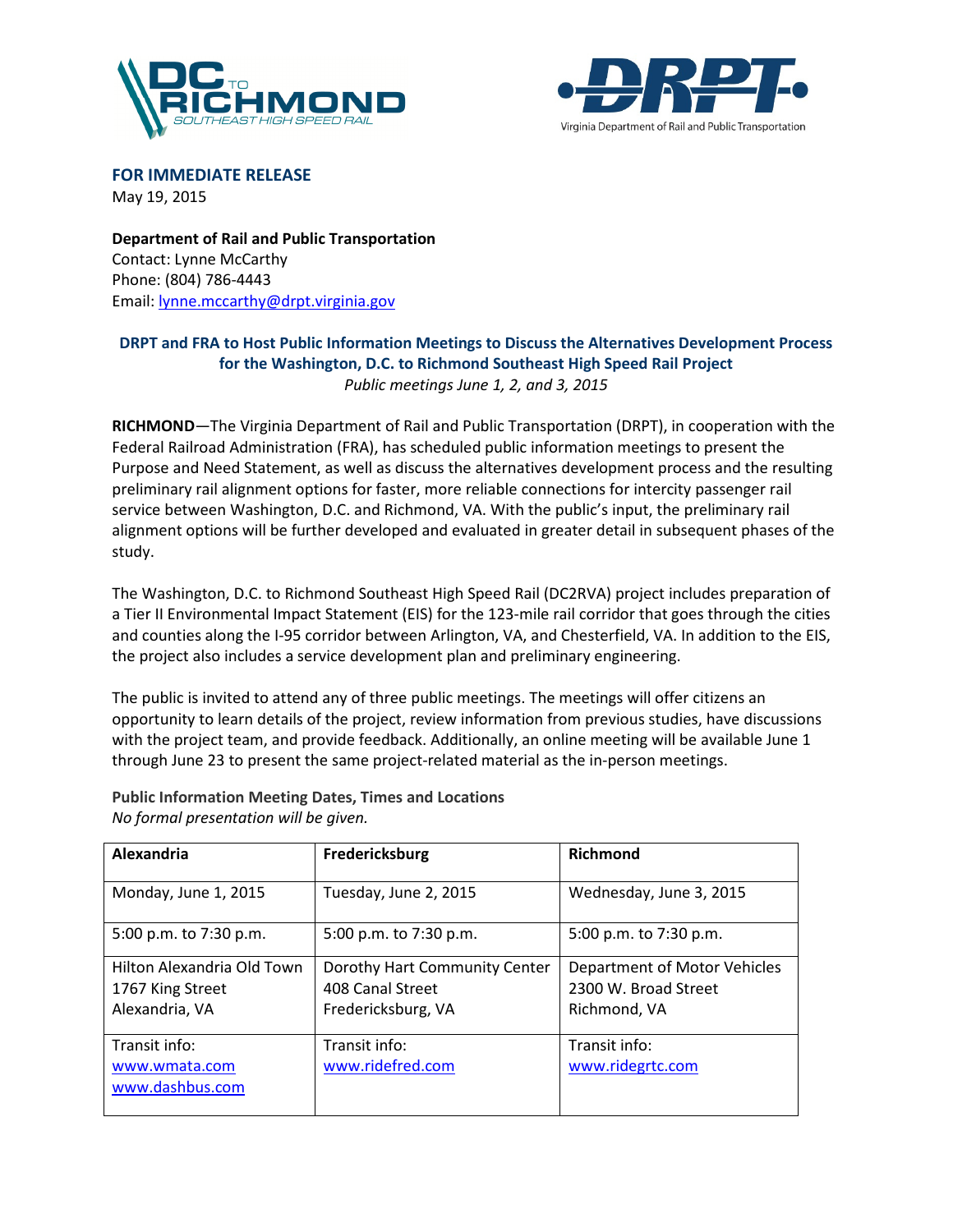The public is encouraged to review materials at the meetings or online and provide comments by Tuesday, June 23, 2015, in order to be incorporated into the alternatives development process. Comments may be submitted using the interactive comment form on the project website, leaving an oral comment on the project hotline (888-832-0900), or by mailing comments to: Emily Stock, Manager of Rail Planning, DC2RVA Project Office, 801 East Main Street, Suite 1000, Richmond, VA 23219.

Public meeting locations are accessible to persons with disabilities. DRPT strives to provide reasonable accommodations and services for persons who require assistance to participate. For special assistance, citizens should call the Title VI Compliance Officer, 804-786-4440 or TDD 711 at least 72 hours in advance of each meeting. Si usted necesita servicios de traducción a participar, por favor manda un email: espanol@DC2RVArail.com. También puede llamar a la línea directa del proyecto a dejar comentarios: 888-832-0900.

Project website: www.DC2RVArail.com Toll-free project hotline: 888-832-0900 or TDD 711 Facebook: DC2RVArail Twitter: @DC2RVArail

## **Background**

DRPT and FRA are preparing the Washington, D.C. to Richmond Southeast High Speed Rail Tier II Environmental Impact Statement (EIS) as the next step toward introducing higher speed rail to the Commonwealth. The DC2RVA project will include specific rail infrastructure improvements and service upgrades intended to improve the travel time, service frequency, and on-time performance of passenger trains operating between Washington, D.C. and Richmond, VA. Specific improvements to the existing rail infrastructure between Arlington, VA, and Centralia, VA, include:

- **Corridor-wide upgrades to existing track and signal systems to achieve higher operating** speeds, including curve realignments, higher-speed crossovers between tracks, passing sidings and grade crossing improvements.
- **Corridor-wide improvements to train operating capacity to achieve higher passenger train** service frequency and reliability, including an additional main track along most of the corridor, and additional controlled sidings, crossovers, yard bypasses and leads, and other capacity and reliability improvements at certain locations.
- Station and platform improvements for Amtrak and Virginia Railway Express (VRE) stations.

Environmental studies (a Tier II Environmental Impact Statement) in support of the project will assess the environmental impacts of these improvements and identify ways to avoid, minimize, or otherwise mitigate such impacts.

The DC2RVA project may include locations for new or replacement intercity passenger rail stations on the project corridor, and additional rail capacity and other improvements in the Richmond area, including on the CSXT Peninsula Subdivision from AM Junction in Richmond, VA (just north of Main Street Station) east to Beulah Road in Henrico County, and on the Buckingham Branch Railroad from Doswell, VA south to AM Junction.

Studies in support of the project will address passenger and freight rail operations and service between Union Station in Washington, D.C. and Richmond and beyond, but the project does not include physical improvements to the Long Bridge across the Potomac River or to rail infrastructure within Washington, D.C. Other projects will address improvements to the rail infrastructure north of Arlington and south of Centralia along the Southeast High Speed Rail corridor.

## About the Virginia Department of Rail and Public Transportation

DRPT's mission is to improve the mobility of people and goods while expanding transportation choices in the Commonwealth through rail, public transportation, and commuter services.